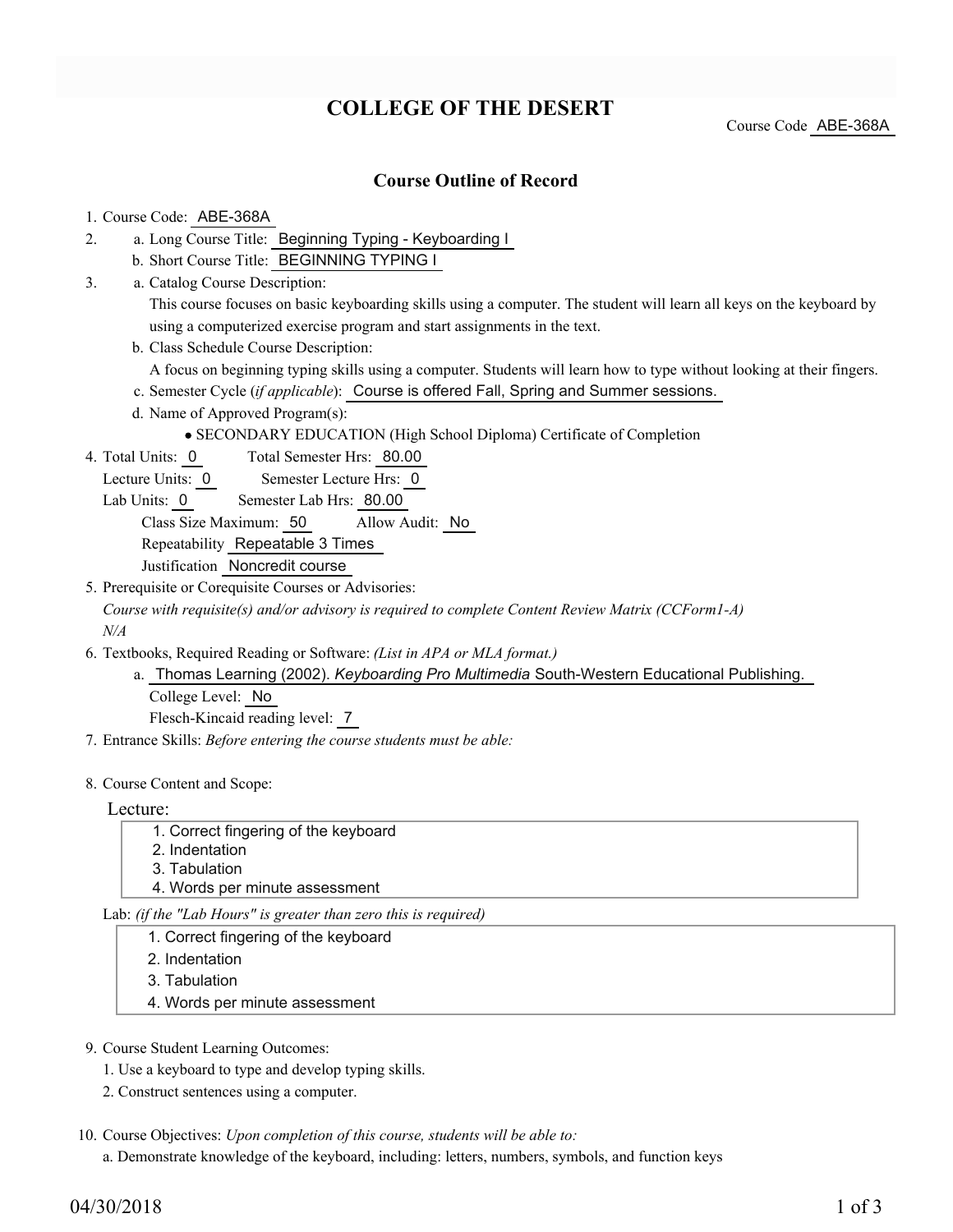## ABE 368A-Beginning Typing - Keyboarding I

- b. Demonstrate use of indentation
- c. Demonstrate use of tabulation
- 11. Methods of Instruction: *(Integration: Elements should validate parallel course outline elements)*

|  | Laboratory |
|--|------------|
|--|------------|

#### Other Methods:

Keyboarding Pro Multimedia

12. Assignments: (List samples of specific activities/assignments students are expected to complete both in and outside of class.) In Class Hours: 80.00

Outside Class Hours: 0

-

.

a. In-class Assignments

- 1. Computerized exercises
- 2. Text exercises
- b. Out-of-class Assignments
- 13. Methods of Evaluating Student Progress: The student will demonstrate proficiency by:
	- Laboratory projects

### 14. Methods of Evaluating: Additional Assessment Information:

- a. Exercises completed b. Attendance
- 15. Need/Purpose/Rationale -- All courses must meet one or more CCC missions. PO-BS Independent Study Skills Recognize that the responsibility for learning and growth is their own. IO - Personal and Professional Development Self-evaluate knowledge, skills, and abilities.

| 16. Comparable Transfer Course |        |                      |                     |                     |
|--------------------------------|--------|----------------------|---------------------|---------------------|
| <b>University System</b>       | Campus | <b>Course Number</b> | <b>Course Title</b> | <b>Catalog Year</b> |

- 17. Special Materials and/or Equipment Required of Students:
- Required Material? **Material or Item Cost Per Unit Total Cost**  18. Materials Fees: 19. Provide Reasons for the Substantial Modifications or New Course: due for course review a. Cross-Listed Course *(Enter Course Code)*: *N/A* b. Replacement Course *(Enter original Course Code)*: *N/A* 20. 21. Grading Method *(choose one)*: Pass/No Pass Only MIS Course Data Elements 22. a. Course Control Number [CB00]: CCC000204606 b. T.O.P. Code [CB03]: 493062.00 - Secondary Education (Grad c. Credit Status [CB04]: N - Noncredit